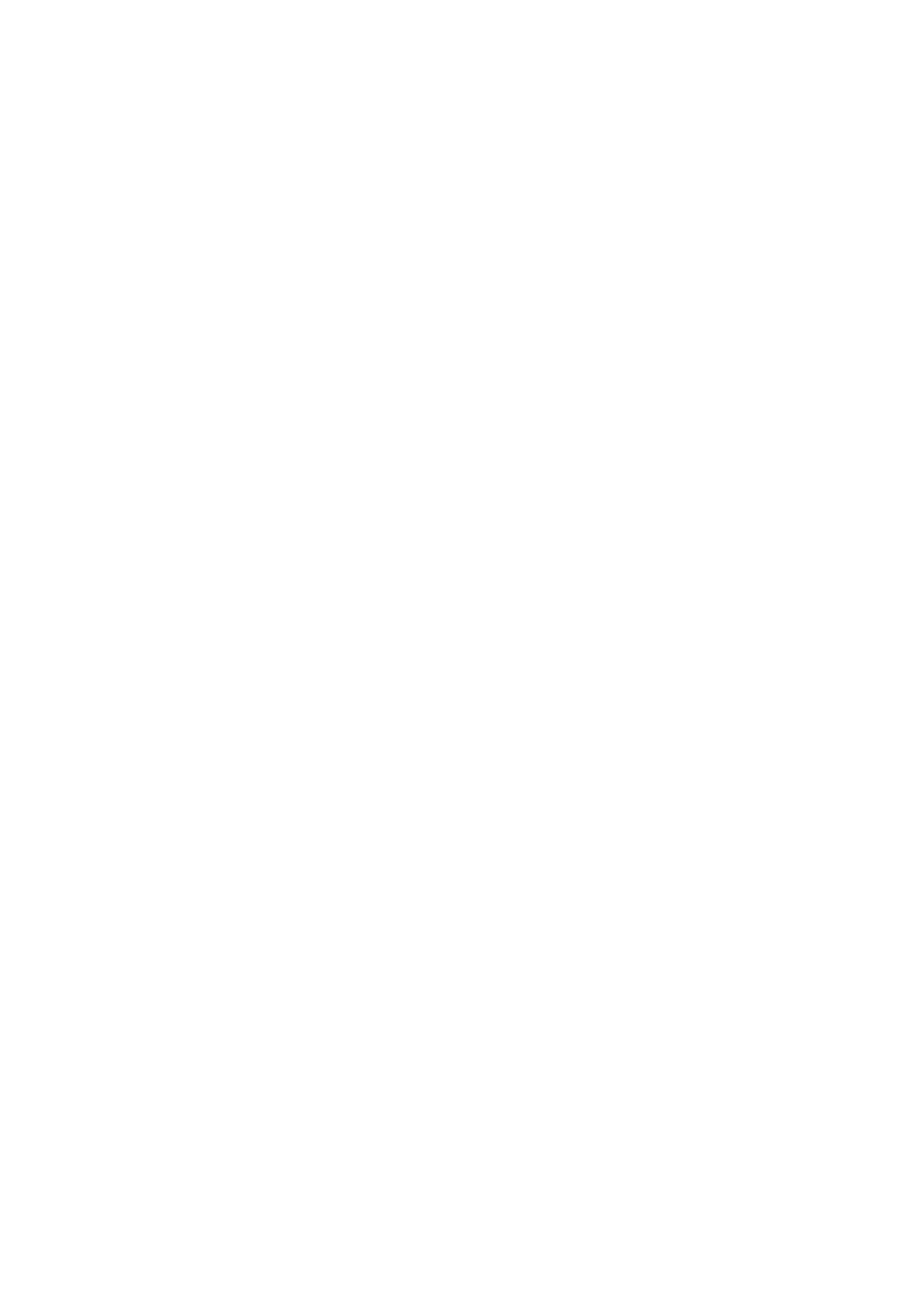# **SUMMARY**

Bees are essential because they are very important pollinators of plants. They help pollinate both crops and native plants, making them of huge economic and ecological importance to Ireland.

Bees vary in their social organization. Bumblebees and honeybees are highly social insects. They live in colonies consisting of a queen, many female workers and some males. Other bees live alone instead of in a colony and are called solitary bees, though a few also live in rather simple societies. Only 3% of the 20,000 bee species worldwide are social, colony forming bees.

There are 101 bee species in Ireland. Nineteen of these species are bumblebees, and more than half of these bumblebee species are in decline.

Ireland has one native honeybee species.

Most of the other 81 bee species in Ireland are solitary. Nearly half of these solitary species are in decline.

A regional Red Data List of bees has been produced and tells us which bee species are in most danger in Ireland. Six species are critically endangered (CR), 7 are endangered (EN), 16 are vulnerable (VU) and 13 are near threatened (NT). Sadly, three bee species have become extinct in Ireland within the last 80 years.

Despite lots of species being in serious decline, there are no protected bee species here. The Marsh Fritillary butterfly is the only insect that is protected by law in the Irish Republic. The Marsh Fritillary and five other butterfly species are the only insects protected by law in Northern Ireland.

Bees are declining because we are making them homeless by using most of the landscape for farming, forestry and housing and not leaving enough natural habitats for them to live.

Climate change threatens many species but is a worse threat for those species that are habitat specialists, as the habitats they rely on may disappear or shift position too rapidly for the bees to adapt to the change.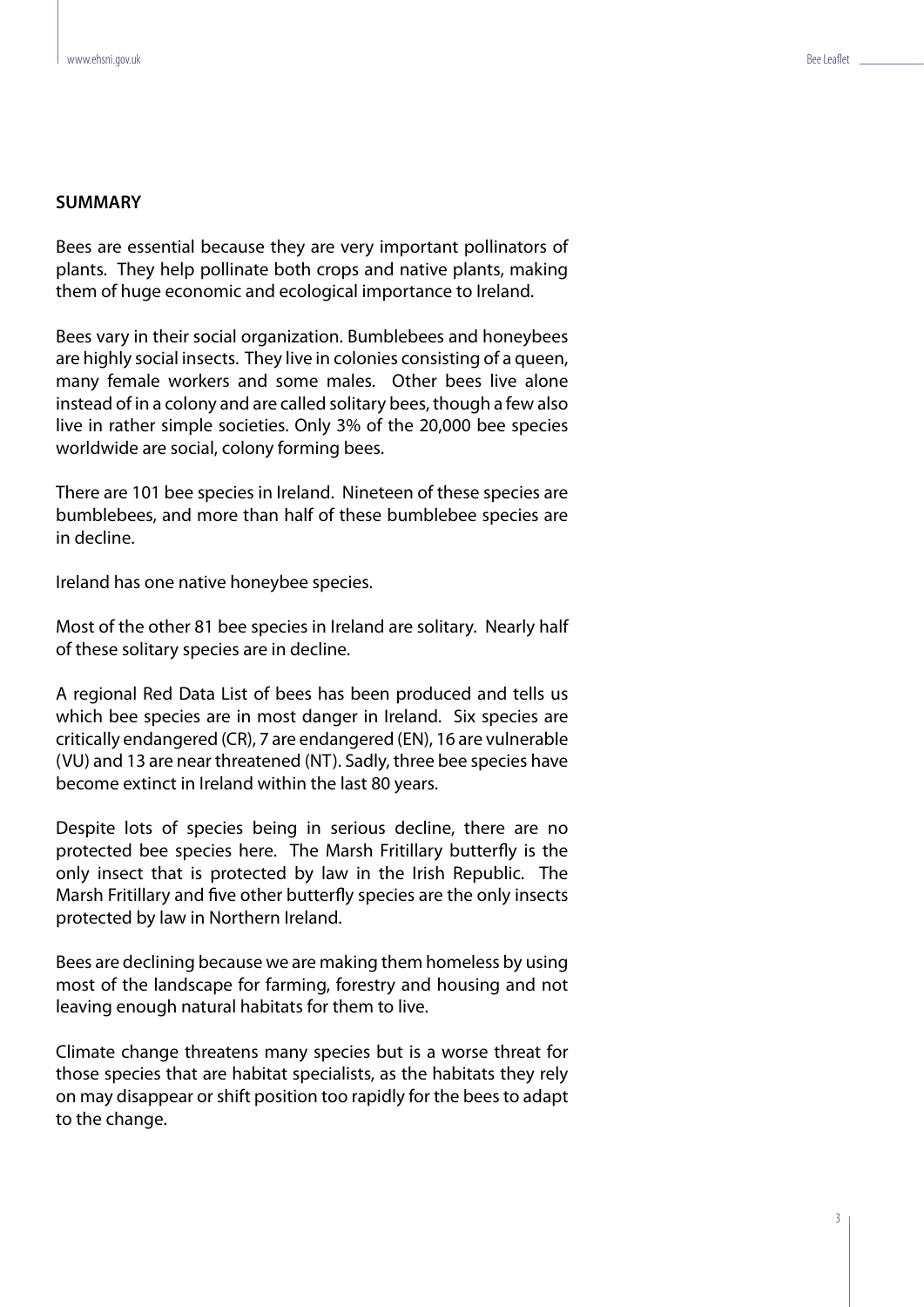## **BUMBLEBEES**

There are 13 species of true bumblebee in Ireland. Bumblebees are identified by the colour patterns on their body (thorax) and 'tail' (abdomen).

Queen bumblebees emerge from hibernation in spring, make a nest, often in an abandoned mouse nest, and lay eggs in it. Fertilized eggs become female worker bees whose job it is to raise the young and look after the colony. Unfertilized eggs become males, who leave the colony and try to find another queen with which to mate. Towards the end of the season (late summer) fertilized eggs will become new queens instead of workers. The whole colony dies as winter approaches, except for the new queens who go into hibernation until the following spring.

There are 6 species of cuckoo bumblebee in Ireland. They are called cuckoo bumblebees because they steal the nest of a true bumblebee instead of making their own. Cuckoo bumblebee queens emerge from hibernation a few weeks after true bumblebee queens. The cuckoo queen waits until the true queen has made a home, then sneaks in, kills the true queen, and lays her eggs in the nest. The true bumblebee workers mistake these eggs for their own queen's and raise them for the cuckoo queen. Cuckoo bumblebees are more difficult to identify, as some closely resemble true bumblebees. This may make it easier for them to sneak into the true bumblebee nest. Insects who steal food or shelter from other insects are called kleptoparasites.

Bumblebees are very important pollinators. Pollination is the transfer of pollen from an anther (male structure of a flower) to stigma (female structure of a flower) of the same or a different flower that fertilizes plant seeds. When a female bee visits a flower she drinks nectar and gathers pollen on her hairs (fur), which is combed off into pollen baskets on her back legs. Back in the nest, the bees store some of the nectar in a honey pot for emergencies or in case they need a midnight snack. The pollen is made into a pellet and is used to feed the growing larvae. Some of the pollen that attaches to the bee's body at one flower will be transferred to the next flower as the bee flies from flower to flower; this allows the important process of pollination to occur.

Only female bees (both the queen and workers) can sting. Bumblebees do not swarm and are generally not at all aggressive



Buff tailed bumblebee



Garden bumblebee



Shrill carder bee



Large carder bee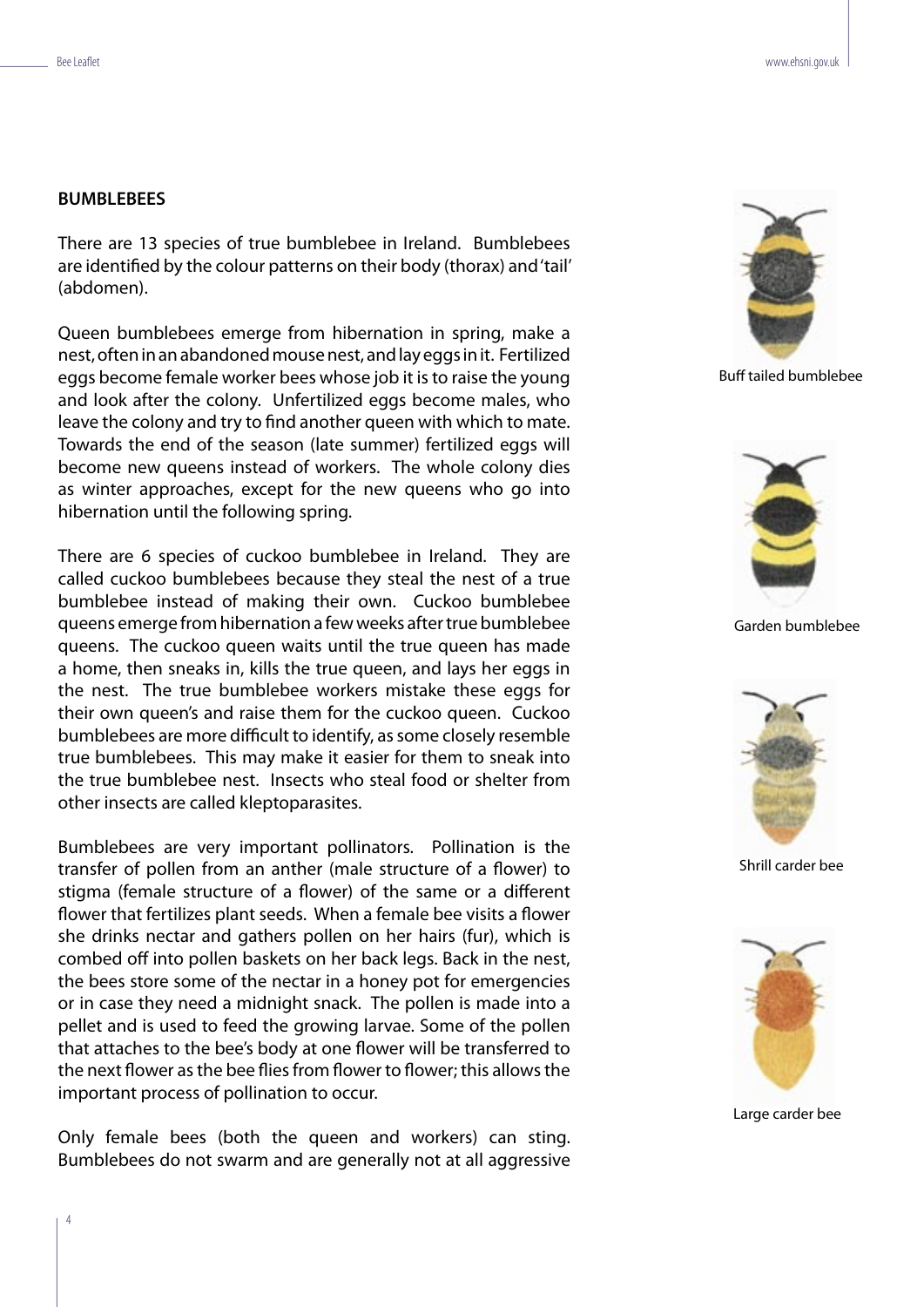until their colony is disturbed. Unless you really upset a bumblebee it is unlikely that you'll get stung. But watch out if you do because bumblebees can sting you more than once. Honeybees only get one chance as they lose their sting and die once it has been used.

Some insects, especially hoverflies, are very good at mimicking bees. To a predator such as a bird, these mimics look like they have a dangerous sting while in fact they are harmless.

To the right are two of the most common bumblebees in Ireland – the white tailed bumblebee and the common carder bumblebee. See if you can find them in your garden or local park. Also watch out for the red tailed bumblebee, which is a lot less common but can sometimes be spotted.



White tailed bumblebee



Carder bumblebee

# **HONEYBEE**

The honeybee is the type of bee that most people are familiar with. There are estimated to be 3000 beekeepers in the Republic of Ireland and 700 in Northern Ireland who keep hives of honeybees and produce honey. That adds up to a lot of bees, making the honeybee a very important pollinator of crops and flowers. Honeybees lived in Ireland long before beekeepers started building hives and keeping them for honey. In the wild they make their nests in hollow trees and don't have to share their honey with anyone! Unlike the honeybee, solitary bees and bumblebees produce very little or no honey.

It is very difficult to assess the conservation status of Ireland's native honeybee because beekeepers import bees from outside Ireland and these have mixed with the native species.



Red tailed bumblebee



Native honeybees nesting in a tree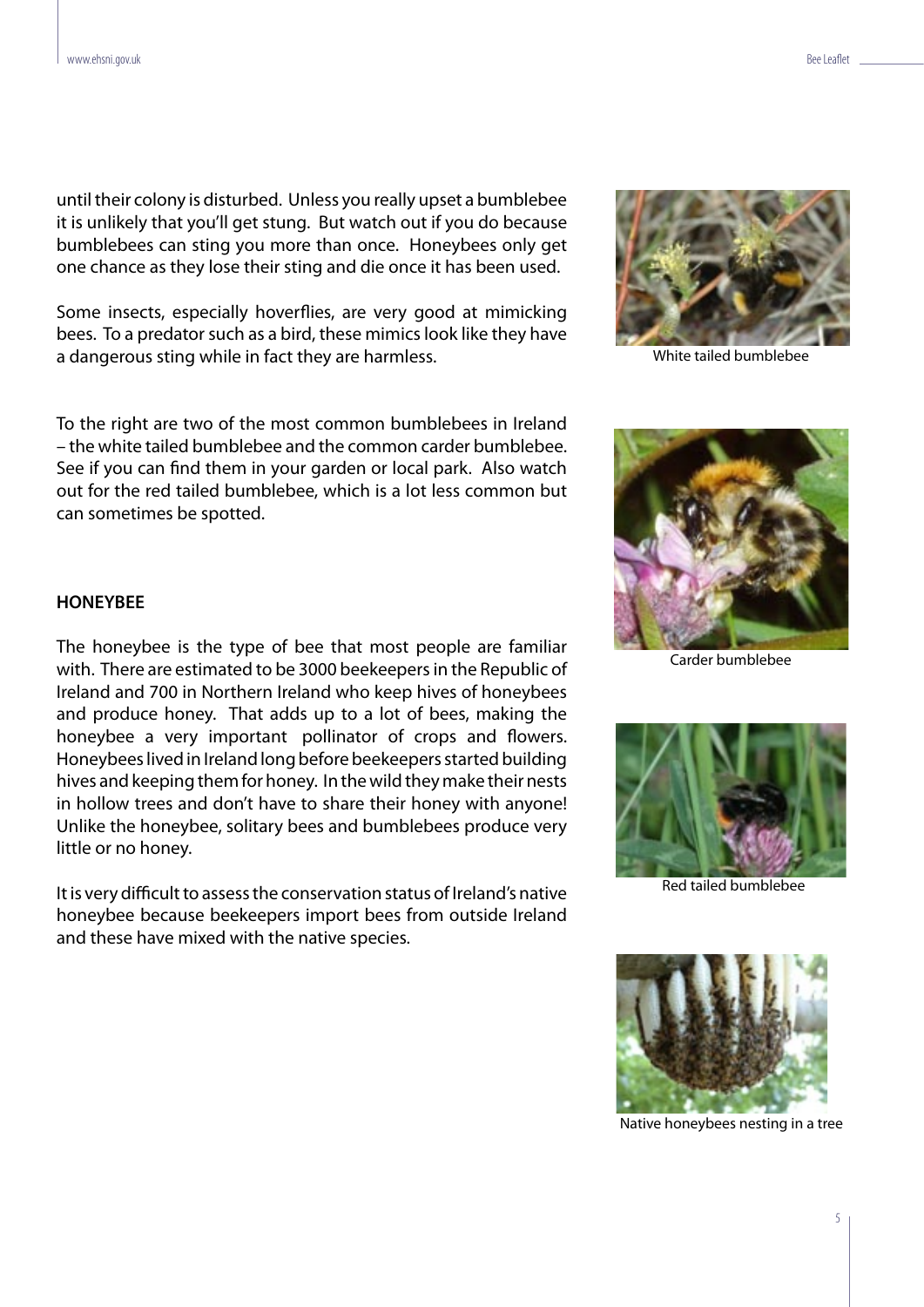#### **SOLITARY BEES AND OTHERS**

Although most people don't know they even exist, solitary bees make up most of the bee species in Ireland. There are 19 species of bumblebee, one species of honeybee and 81 species of other bee, most of which are solitary and 22 of which are cuckoo bees, kleptoparasites of solitary bees. Solitary bees are not big and furry like bumblebees. Most are much smaller and come in lots of different shapes and colours. Some species are small and black and look like flying ants, and some have black and yellow striped bodies like wasps.

Bees, like all animals and plants, have common names and scientific names. The scientific name is made up two parts, a genus name and a species name. The mountain bumblebee's scientific name is Bombus monticola. Bombus means it belongs to the bumblebee genus and monticola is its own name and distinguishes it from all other bumblebee species, like Bombus lapidarius, the red-tailed bumblebee. The grey striped mining bee is a solitary species whose scientific name is Andrena cineraria. It belongs to the Andrena genus and is one of 29 different species within that genus in Ireland.

Solitary bees take one whole year to pass though a complete life cycle, and may only survive as adults for 2 weeks. This isn't long enough for them to raise their offspring, so the young bees have to fend for themselves, hence the term 'solitary bee'. Mum makes a nest, lays eggs in it and leaves a food supply of honey and pollen, and then dies when the colder weather arrives. The offspring survive the winter and emerge the following spring, when they try to find a mate and the cycle begins again. Although most solitary bees prefer to live alone, some species are more sociable and like to build their nests in little groups or aggregations.

Just like cuckoo bumblebees, some solitary bees are kleptoparasites and steal the nest of another solitary bee instead of preparing their own. The female of these so-called cuckoo bees enters the nest of another species and lays an egg near the pollen food supply gathered by the owner. When the parasite's egg hatches into a larva, it eats the owner's egg then uses the food supply intended for the owner's young.

Solitary species can be grouped by how they make their nests, with each group having its own special way of doing it. Leafcutter bees cut circular pieces out of leaves with their teeth and carry them



Solitary mining bee



Solitary leaf cutter bee



Cuckoo bee



Cuckoo bee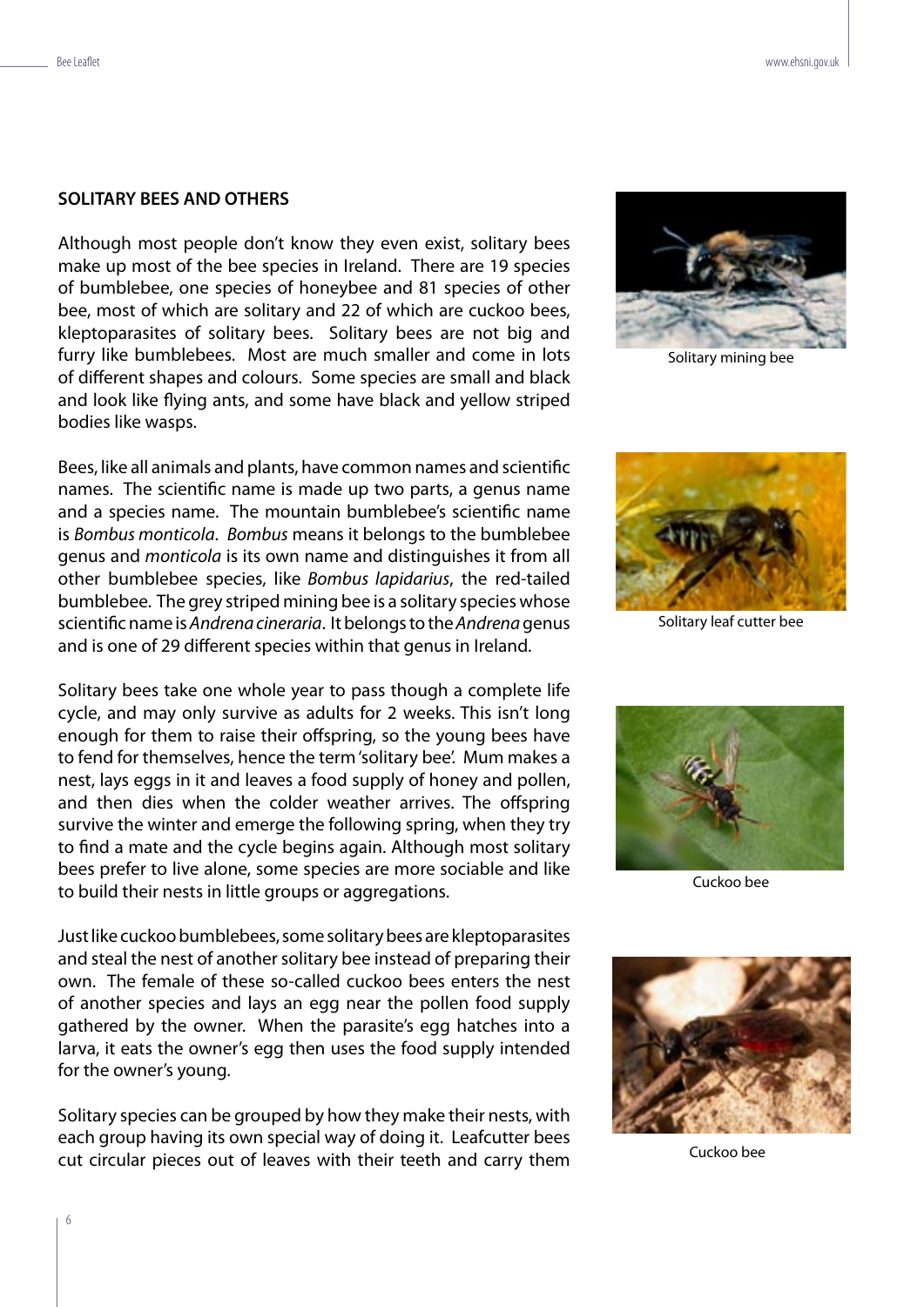back to line their nests in hollowed out twigs and bamboo canes. Mining bees, like those in the genus Andrena, make their nests by digging holes in the ground.

Female solitary bees can sting but many are too small to sting humans. Watch out for the bigger species, like the leaf cutter bees, which will manage it if you irritate them enough!

#### **WHERE DO BEES MAKE THEIR NESTS?**

Bees nest in a variety of places. Some bumblebee species make nests underground, while others nest above ground in thick grass. Many of the solitary species like to nest in south facing banks of exposed soil so that the nest will get plenty of sun to keep them warm. Bees need a lot of energy to keep warm because they have a large surface area to volume ratio. This is a particular problem for the smaller solitary species, which therefore rely more on the sun's rays to warm them up. Ireland is a difficult place for them to live because the weather is so unpredictable. If it suddenly becomes cloudy and the temperature drops while solitary bees are out feeding on flowers they can get stuck and will have to wait until the sun comes out again to warm them up before they can move. Watch out for solitary bees snoozing in flowers like dandelion on days with sunshine and showers!

Other solitary species prefer to nest in old beetle holes in dead wood or in cavities in walls. One solitary species called Osmia aurulenta lives in sand dunes and will only nest in empty snail shells.

As you can imagine, it must be a difficult task for bees to locate the entrance hole to their tiny nest again when they've been out foraging on flowers. They find their nest by learning the layout of twigs and leaves around the hole – quite a feat of memory for an animal with a brain smaller than a pin-head!



South facing bank, ideal nest site for solitary bees



Bumblebee entering its underground nest



Solitary bee nest holes



Solitary bee nest holes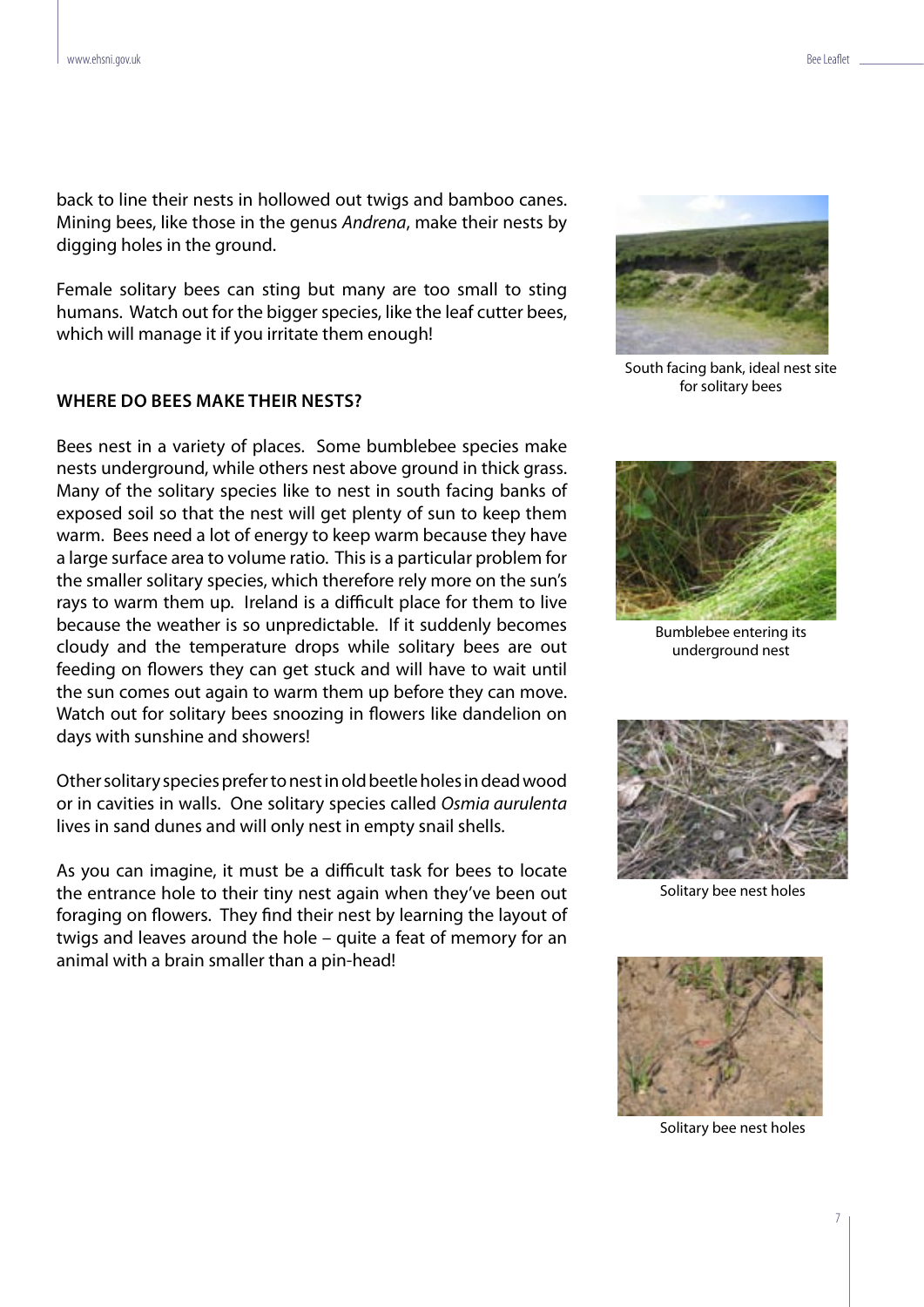# **WHERE DO BEES LIVE?**

Bees live in lots of different habitats. For a habitat to be suitable for bees it has to have both flowers to feed on and a suitable place to build a nest. Lots of common species can live in a range of habitats and will happily live in your garden or in the local park. Other species are very fussy and will only live in a particular habitat. They are called habitat specialists. Below are some examples of habitat specialists and the places where they live.





Osmia aurulenta and andrena fuscipes and a metal bombus sylvarum





Osmia aurulenta lives in sand dunes Andrena fuscipes lives in heath land Bombus sylvarum lives in flower rich





grassland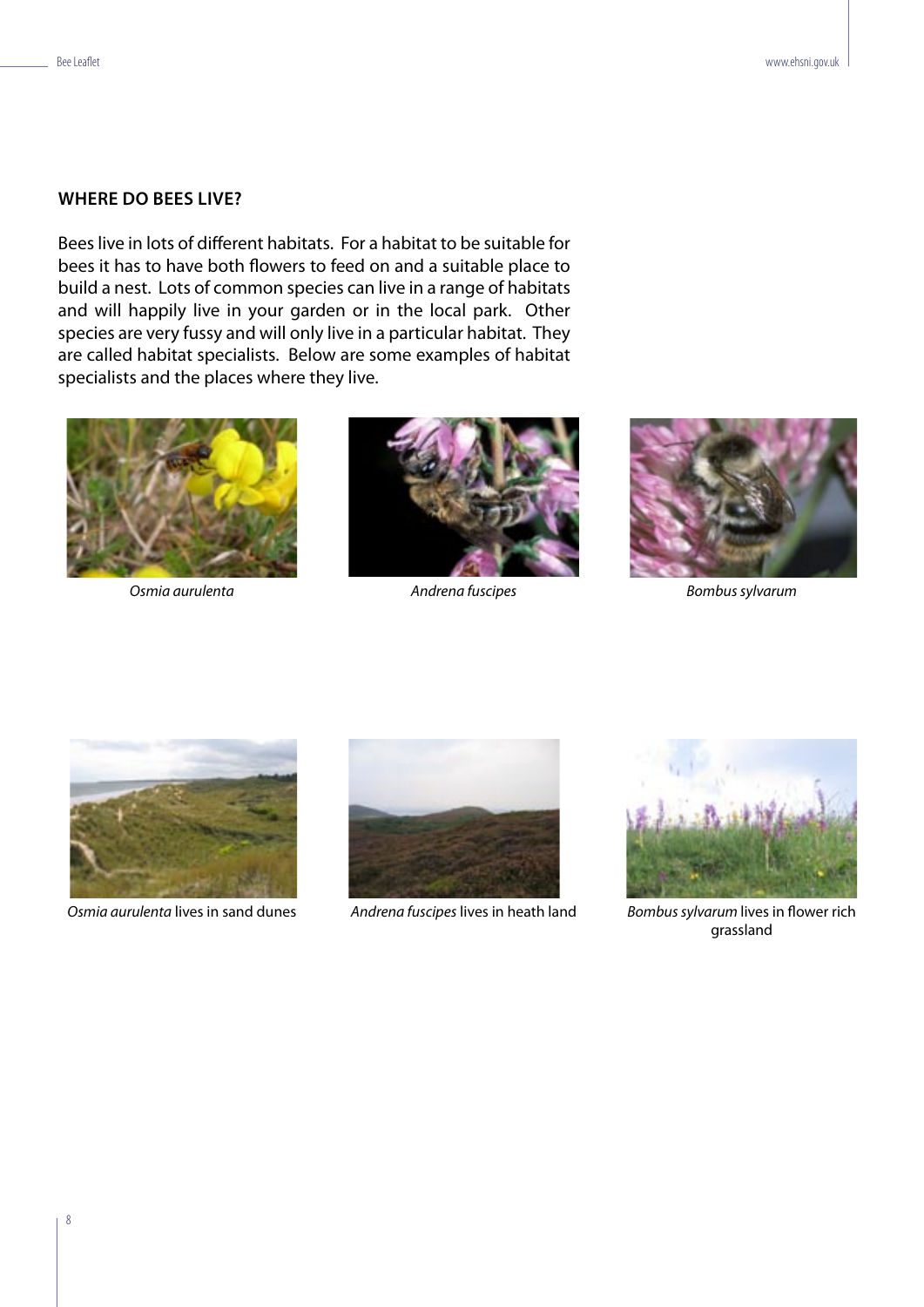# **CHANGES IN BEE ABUNDANCE AND DISTRIBUTION SINCE 1980**

Three of the total 101 species have become extinct in Ireland and more than half have undergone substantial declines in their numbers since 1980. The distribution of 42 species has declined by more than 50% and these species will need to be closely monitored so that they don't go extinct in Ireland.

Species worst affected are those that are habitat specialists and those that forage on a particular type of plant. Polylectic species can feed on a range of different plants while those that only feed on one or a few plants are called oligolectic species. Polylectic species that can survive in a range of different habitats are less likely to become extinct through loss of their home or the plants they need for food.

All bumblebees are polylectic but different species have different tongue lengths. Scientists have noticed that the species with long tongues, like the great yellow bumblebee, are much more likely to go extinct. This is because they prefer to feed on plants with long flowers. In the past Ireland had lots grasslands and hay meadows with these kinds of plants, but unfortunately almost all of this habitat has been lost.

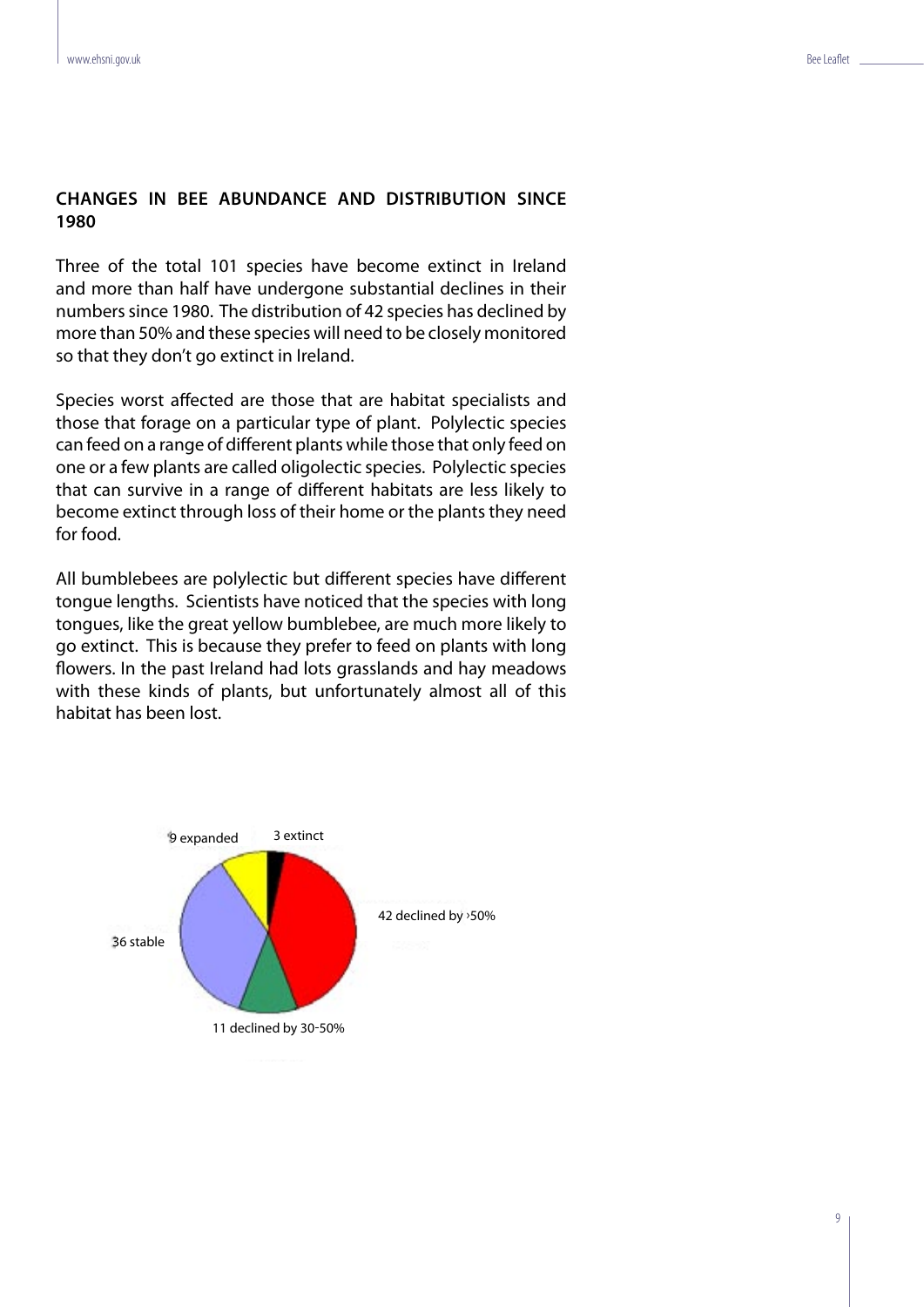#### **CAUSES OF DECLINES**

#### Habitat loss

Large areas of the natural environment have been lost in Ireland to make room for farming, forestry and housing. Like bees, people need to use the environment but unfortunately they sometimes don't have any consideration for the other animals and plants that also have to survive there. We need to leave natural areas like sand dunes, bogs, woodlands and grasslands for bees and other insects to live. The loss of flower rich meadows across Ireland is probably having the most impact on bee species. Bees are not the only animals suffering because of declines in this habitat type. Lots of other species that also live in flower rich meadows are also severely threatened e.g. the Corncrake, an endangered bird.

Habitats that remain also have to be correctly looked after so that they stay in their natural condition. Some sand dune systems have been converted to golf courses, with only a small area of dunes remaining. Bees can't live on a golf course because their nests get trampled and there aren't enough flowers for them to feed on. Sometimes grasslands have too many sheep or cattle on them and this results in overgrazing. Overgrazing removes lots of flowers from the habitat and means that there is less food for the bees.

#### Habitat fragmentation

Many natural habitats, like grassland meadows, used to exist as extensive areas across Ireland but have now been reduced to small patches here and there, with large areas of housing or intensively farmed land in between. This is called habitat fragmentation. When one of these remaining habitat patches is destroyed, the bees that live there may not be able to move because often the nearest area of suitable habitat is just too far for them to fly. With nowhere to go, the bees become homeless and the population that lived there dies out. When this happens across Ireland, the number of populations can fall to a very low level and the species runs the risk of extinction. Insects have a tough life, and they face lots of natural hardships. Sometimes the weather in summer will be unexpectedly cold and large numbers of young bees will freeze to death. Events like these are natural and a large healthy population will be able to recover. However, if numbers have already been reduced through human destruction of the environment, the chance of recovery is much smaller.



Sand dune partially converted to a golf course



Habitat loss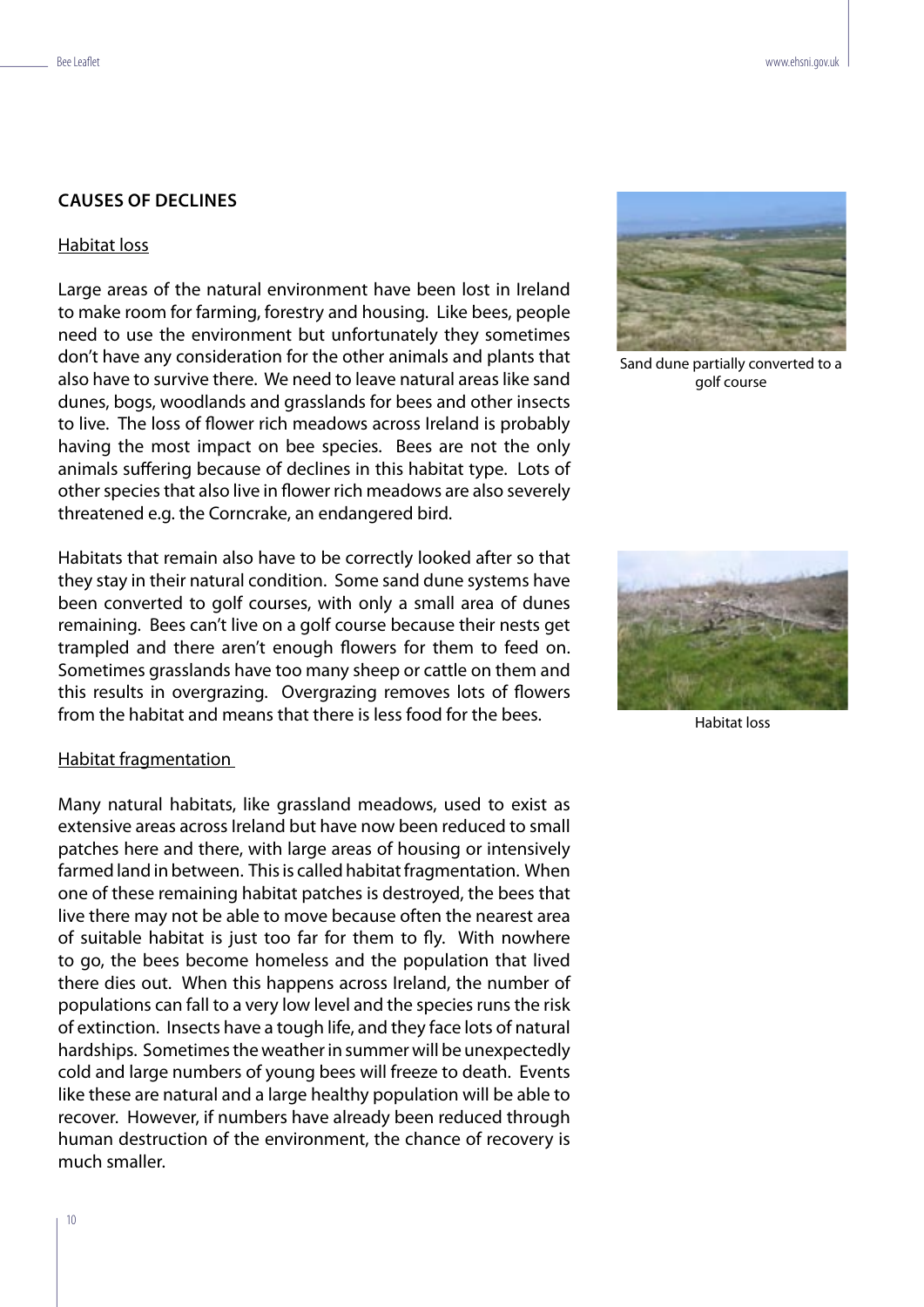The second problem with habitat fragmentation is that bees from one population may live too far away from the next population for individuals to socialise. Bees play a very important role in nature because they help plants to cross-pollinate. Just like the plants they help, bees also need to mate with someone who is not related to them. If bees continuously mate with individuals related to them then the population will suffer from inbreeding. When scientists carry out conservation genetic studies on rare species they look at their DNA to see how inbred the population has become.

#### Climate change

Climate change is a huge threat to bees and other insects because the habitats where they live may disappear or shift position too quickly for them to adapt to the change. The widespread loss of natural habitats that has already occurred in our environment will make dealing with climate change an even greater problem for bees. Some bee species currently can only live in the southern half of Ireland where the climate is slightly better. If global warming makes Ireland warmer and drier then those species might be able to live as far north as Counties Donegal or Antrim. The problem is that for bees to move home from Wexford to Antrim they would need to move from one area of suitable habitat to the next, like stepping stones, in a journey that will take many years. Unfortunately, because we have lost so many natural habitats in Ireland and many species live in isolated areas, they won't be able to move because the nearest patch of good habitat is too far for them to fly. So if the temperature increased and it was warm enough for those species to survive in counties like Donegal, where there would be lots of good places to live, they wouldn't be able to get there.

Each country in the EU, including the Republic of Ireland and Northern Ireland, must designate small areas of important habitats and protect these by law. These are called Special Areas of Conservation (SACs) and are designed to protect the habitat type and the animals and plants that live there. Conservation efforts need to focus on using these SACs, along with National Parks, to build an extensive network of suitable habitats for bees and other insects that will allow them to move around and give them a realistic chance of survival in an ever-changing environment.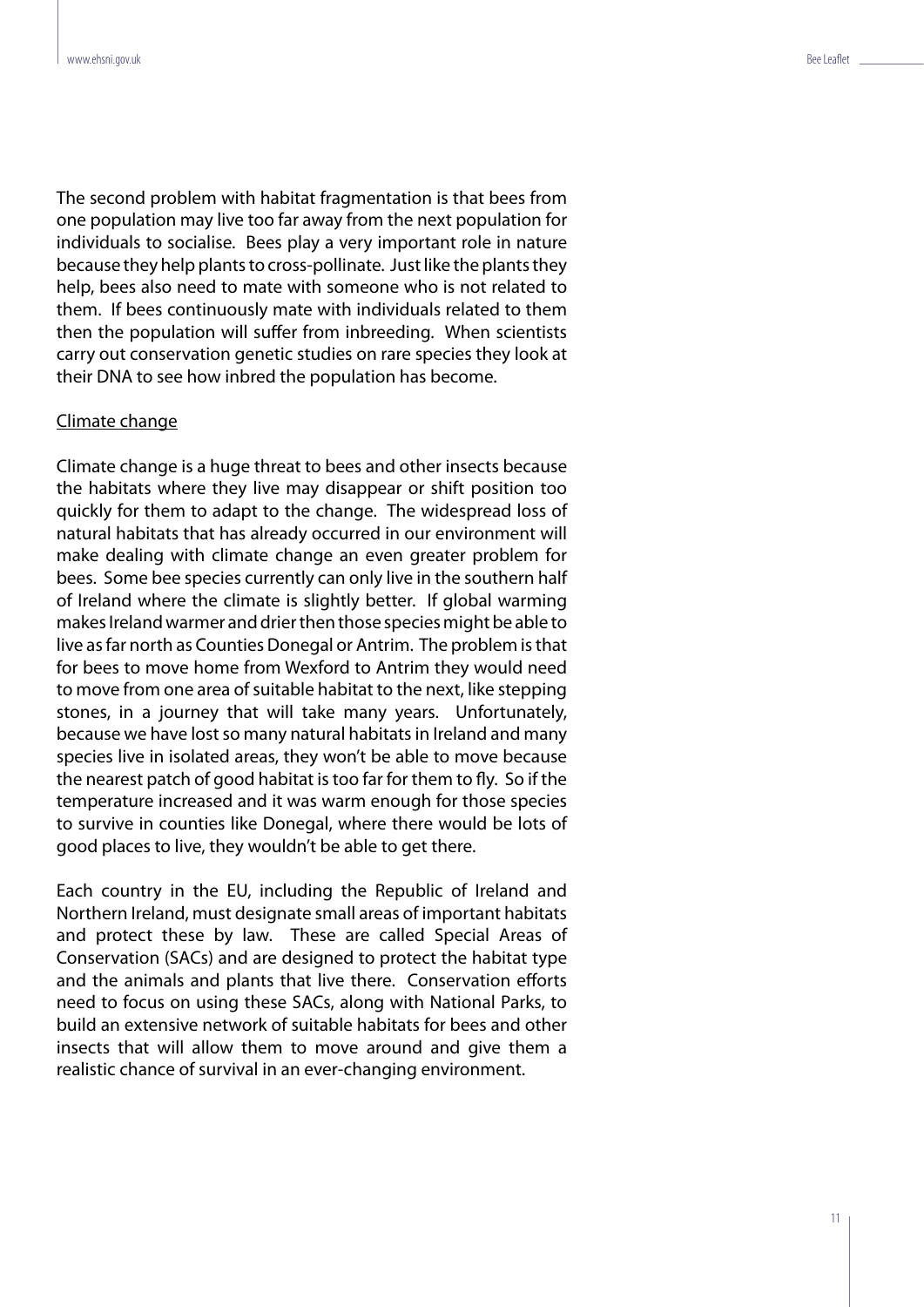# **SPECIES OF CONSERVATION CONCERN**

Red data lists are very important because they tell us which species are in most danger. In a red list, threatened species can be placed in one of four different categories: critically endangered (CR), endangered (EN), vulnerable (VU) or near threatened (NT). Red lists are an internationally recognized system for highlighting species in danger. Species can only be placed in one of these categories if they meet strict guidelines produced by the IUCN. IUCN stands for The International Union for the Conservation of Nature and Natural Resources, and is an international organization responsible for conservation.

### **Great yellow bumblebee**



Grey dots are pre 1980 records and red dots are from 1980 onwards

The great yellow bumblebee, Bombus distinguendus, is under extreme danger in Ireland. It needs large areas with lots of flowers, like unimproved grasslands and hay meadows, to survive, but unfortunately there are very few of these areas left. It used to be found across Ireland but is now almost homeless and is very close to extinction. Currently the only places in Ireland where it still lives are along the west coast and on the Aran Islands where there are still flower rich meadows. The great yellow bumblebee has a very long tongue and can only feed on particular types of plants. Its favourite food is red clover, which used to be common on farms but unfortunately isn't planted much anymore.

There are lots of flowers in parks and gardens around Ireland and these are an important food source for many insects, including bees. Lots of these plants are not native to Ireland, and while this doesn't bother many species, others, like the great yellow bumblebee, are fussier and prefer to feed on native plants.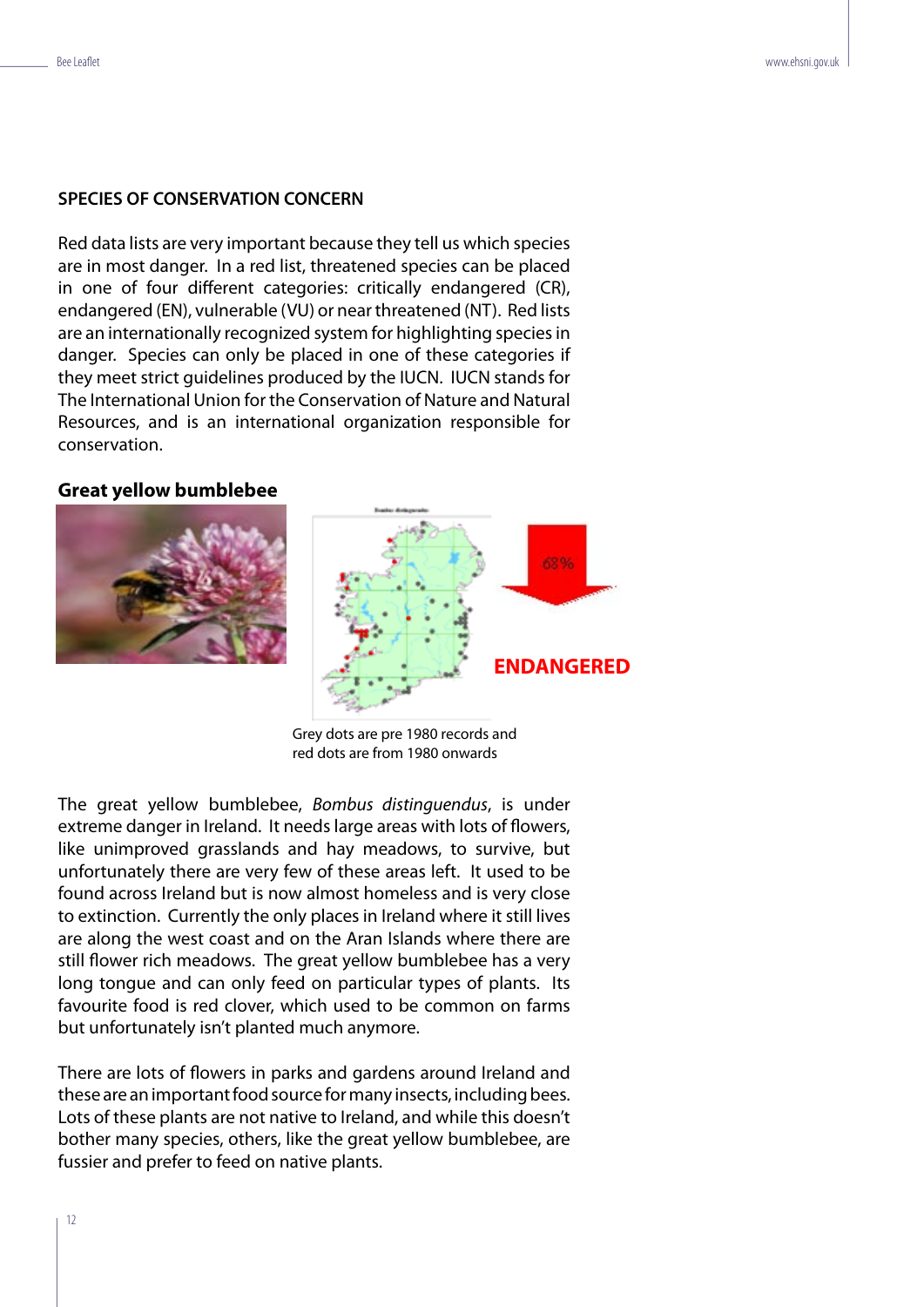The great yellow bumblebee is in general decline across central Europe and is the focus of a species recovery plan in Britain, where it was once widespread but now exists only in the very north and west of Scotland. It needs to become a protected species in Ireland and we need to provide more suitable areas for it to live before it's too late.

**Red shanked carder bee**



Grey dots are pre 1980 records and red dots are from 1980 onwards

The red-shanked carder bee, Bombus ruderarius, is also showing evidence of serious decline in Ireland. Carder bees are named after the device used to straighten wool before spinning - these bees use their legs to comb moss to make a nest in the same way that we use a carder to straighten wool. This species is called the red-shanked carder bee because it has a fringe of red hairs on the upper part of its rear leg. The red-shanked carder bees' favourite habitat is flower rich grasslands. It has also declined in England where they have introduced a special species recovery programme to try and rescue it.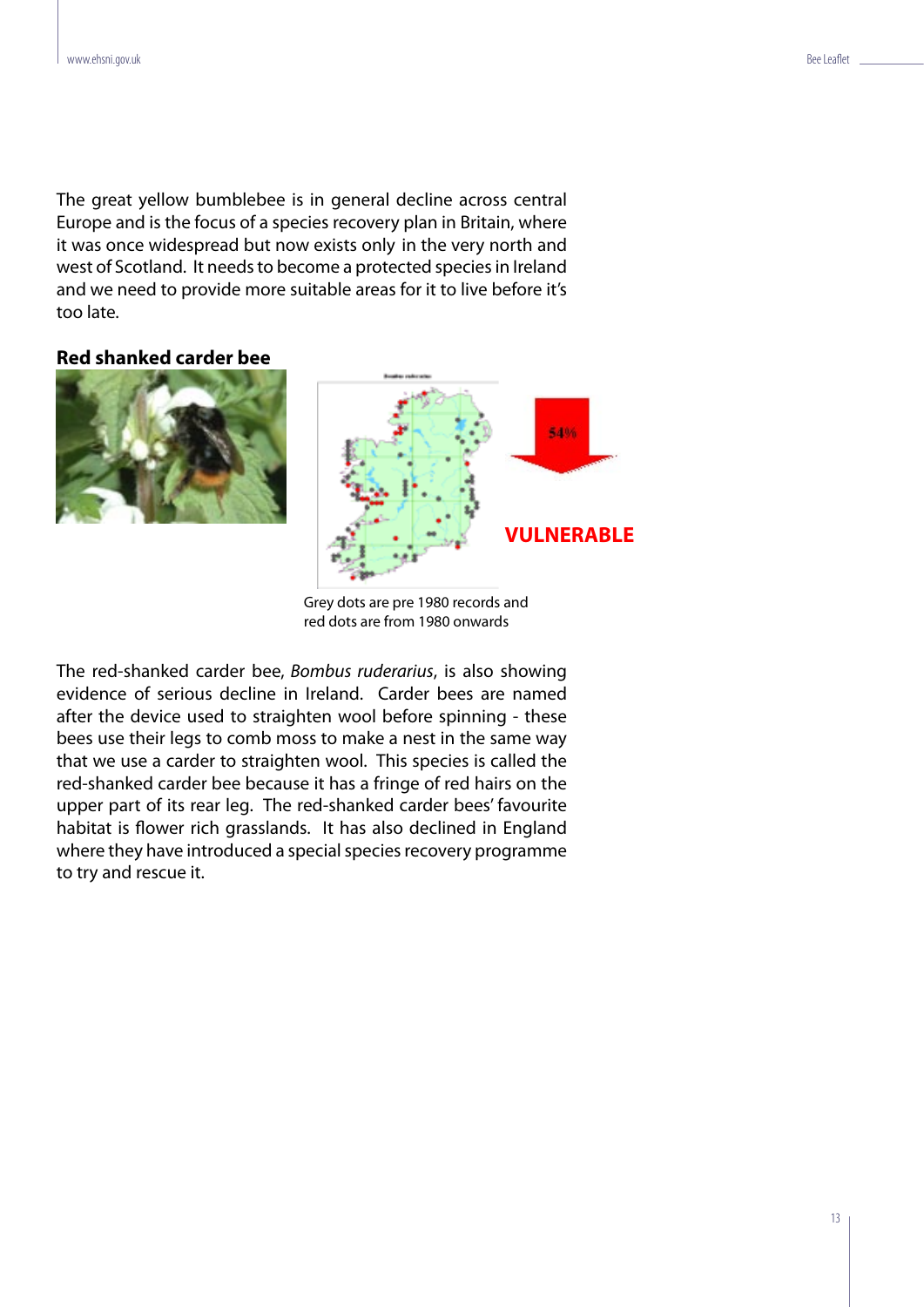#### **Shrill carder bee**





Grey dots are pre 1980 records and red dots are from 1980 onwards

The shrill carder bee, Bombus sylvarum, is another species associated with flower rich grasslands that is showing declines in line with the loss of this habitat in Ireland. It gets its name because it has a higher pitched buzz than the other bumblebee species. It is also declining in England and Wales where it is the focus of another species recovery programme.

# **Andrena denticulata**





Grey dots are pre 1980 records and red dots are from 1980 onwards

The solitary species, Andrena denticulata, has declined significantly in Ireland since 1980 and is also threatened in a number of other European countries. It has been found living in a range of different habitats in Ireland and has a strong preference for yellow flowers within the Daisy family. Unfortunately, as is the case for many of the solitary species, we don't know exactly why it has declined. Biologists need to study these species, and how they use the environment, so that effective plans can be drawn up for their conservation.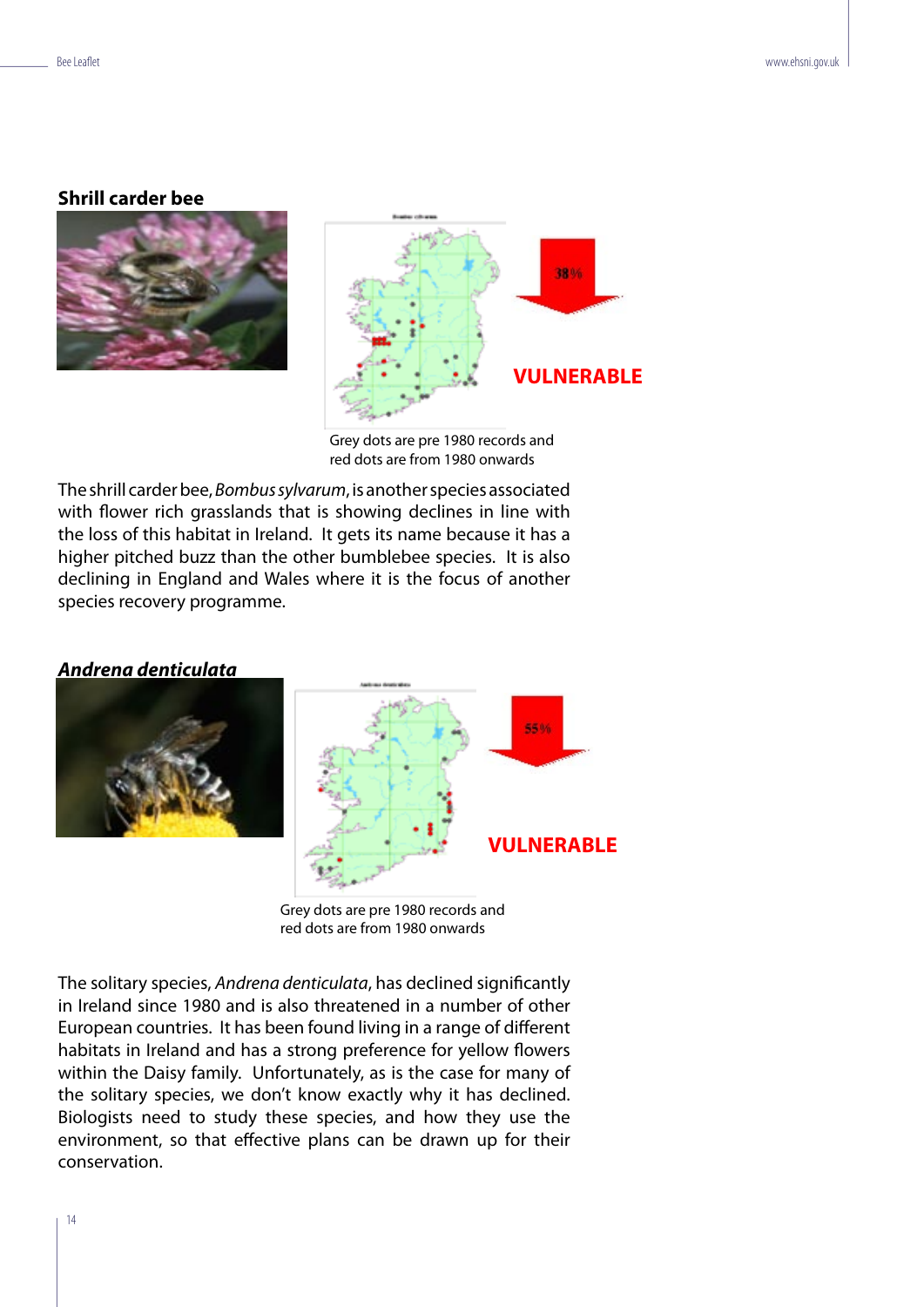### **EXTINCT SPECIES**

The tawney mining bee is a large colourful solitary bee that was last seen in Co. Kilkenny in 1925. Unfortunately it is now extinct in Ireland. Unless we are careful, many other species will soon follow it.

#### **INTERNATIONALLY IMPORTANT SPECIES**

The northern Colletes bee, Colletes floralis, is a coastal solitary species that lives on sand dunes around Ireland. It has undergone severe declines in other countries across northern Europe. Fortunately in Ireland it is not declining and there are still lots of healthy populations on the east and west coasts. Many of the remaining Colletes floralis populations in the world are now in Ireland, making this a very important location for the species. These populations and the sand dunes they live on need to be closely monitored so that this important species is protected and remains in Ireland. In Northern Ireland the Environment and Heritage Service (EHS) have already put together a plan that outlines exactly how to protect the small populations on the north coast.



The tawney mining bee



The northern Colletes bee

#### **DECLINING COMMON SPECIES**

Some bumblebees that were once common are now beginning to decline in Ireland. Two of the most worrying are the red tailed bumblebee, Bombus lapidarius, which is jet black with a red tail, and the large carder bee, Bombus muscorum, which is a blond bumblebee. Both can sometimes be seen in parks and gardens but have declined in many of their natural habitats. The red-tailed bumblebee looks very like the rare red-shanked carder bumblebee. The red-shanked carder bee has a fringe of red hairs on the upper part of its rear leg while in the red-tailed bumblebee these hairs are black.



The red tailed bumblebee



The large carder bee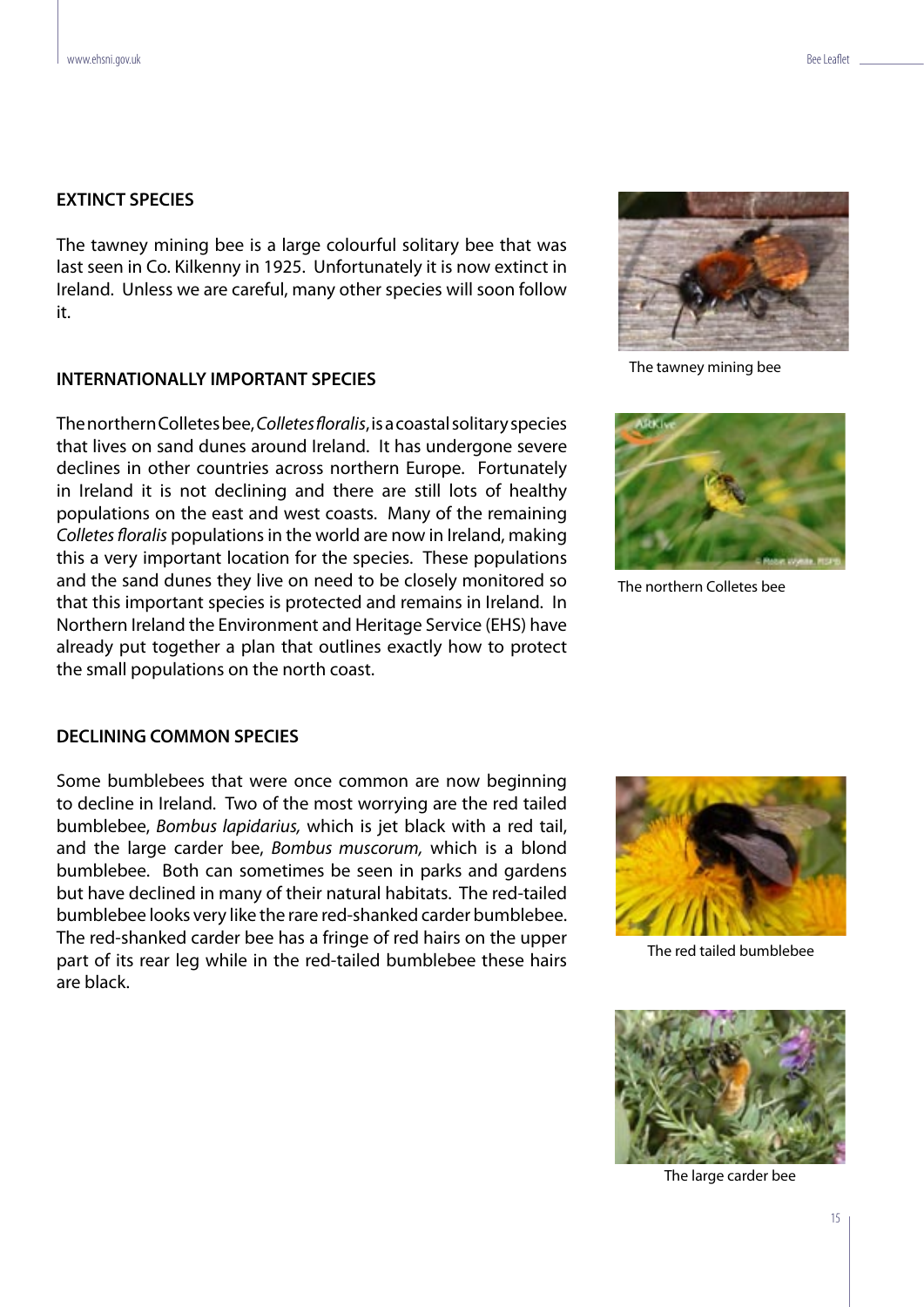# **EXPANDING SPECIES**

Many bumblebees have been in Ireland for a very long time, but other species arrived only recently. The early nesting bumblebee, Bombus pratorum, was first recorded in Ireland in 1947 and is now widespread and abundant throughout the country. The most recently arrived bumblebee is the mountain bumblebee, Bombus monticola, which was first recorded in the Wicklow Mountains in 1974. Since then it has been spreading south into counties Carlow and Wexford. It has also been found in counties Antrim, Tyrone and Derry in Northern Ireland. The most common way for bees to get to Ireland is to be blown across from Wales to eastern Ireland or from Scotland to Northern Ireland.

The early nesting bumblebee can live in lots of different habitats but the mountain bumblebee is a habitat specialist and is found only in heather-rich areas like upland heaths and bogs. It is unlikely to spread as rapidly as the early nesting bumblebee because it can only move from one area of upland bog to the next. The expansion of the mountain bumblebee in Ireland is very important because the species is currently declining in England, Scotland and Wales.

In 2004 five new solitary bee species were found that were never before recorded from Ireland.



The early nesting bumblebee



The mountain bumblebee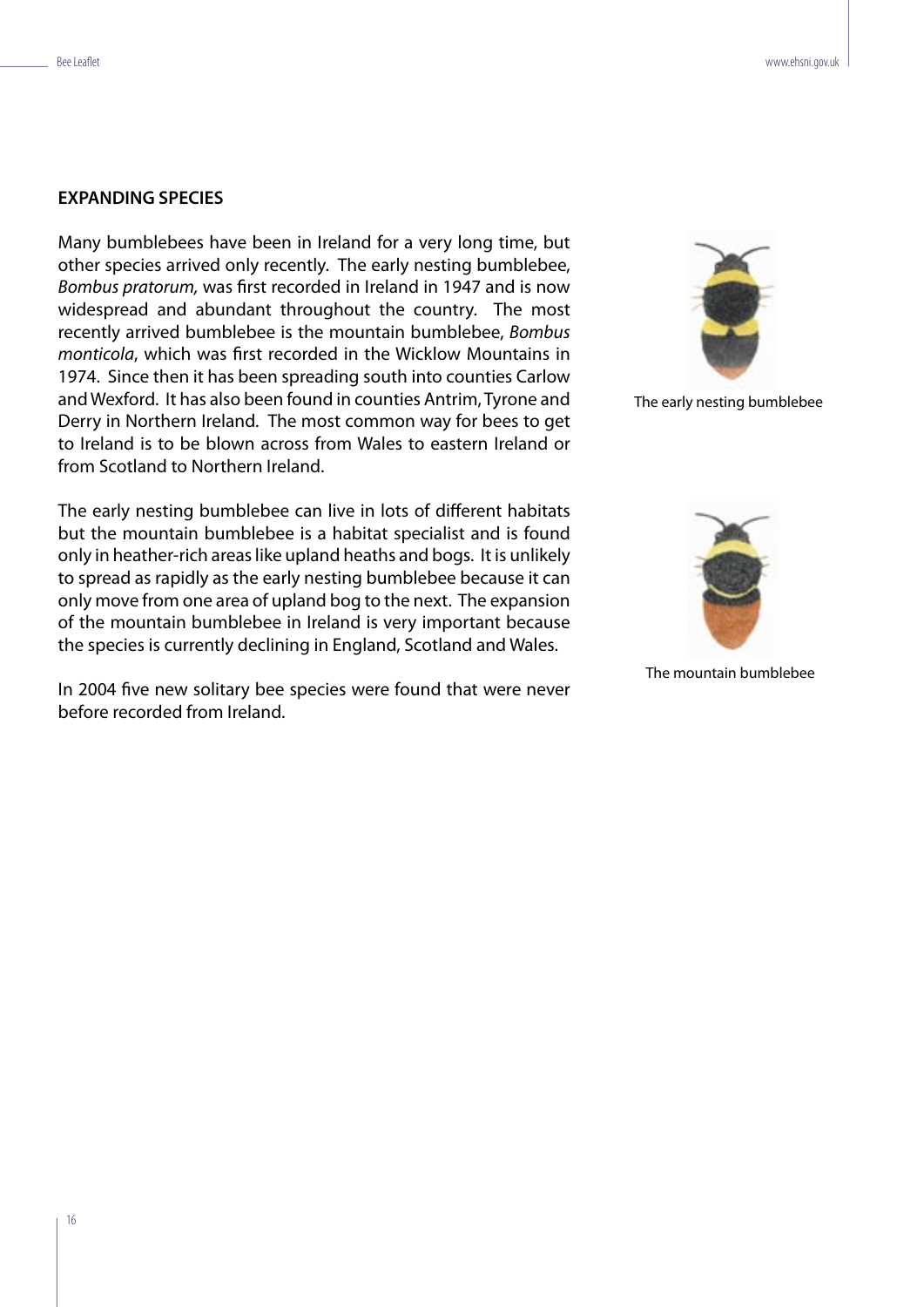#### **CONCLUSIONS**

Bees are declining in Ireland for two main reasons. The first and most important reason is habitat loss. The declining habitat of most importance to bees is flower rich grassland. The second reason is fragmentation of the habitats that remain.

National Parks and Special Areas of Conservation (SACs) are very important because they provide protected areas for bees and other animals and plants to live. Ideally bees would be able to move from one national park or SAC to another if they wanted. We need to pressurise governments to designate a more extensive network of suitable sites stretching across Ireland and Northern Ireland to prevent bees becoming isolated and to allow them to move throughout the country . These networks would provide homes, not only for bees but also for other insects, as well as mammals, birds and plants.

Research is currently being carried out in Trinity College Dublin and Queen's University Belfast on the genetics of some of the threatened species in Ireland. Fortunately DNA for genetic analysis can be extracted from a small segment of a bee's leg without harming the insect.

The bee red data list is the first regional red list that has been produced for any of the insect groups in Ireland. These lists are very important because they tell us which species are in most danger of extinction. Similar red data lists need to be produced for other insects like dragonflies, butterflies, and beetles so that we know which other species need to be protected.

There are many species that face the real threat of extinction in Ireland. Plans need to be drawn up by experts explaining how to safeguard these species. Future conservation strategies must be more proactive so that causes of declines are dealt with and worrying trends recognised before it becomes too late. It is much easier to rescue a species that is just beginning to decline than one that is about to go extinct.

Parks and gardens can play an important role in bee conservation. Important actions to attract bees to your garden include the planting of a range of native species to provide flowers for the bees throughout the season. The best plants for bees are often those with white, blue or yellow flowers because bees can see these colours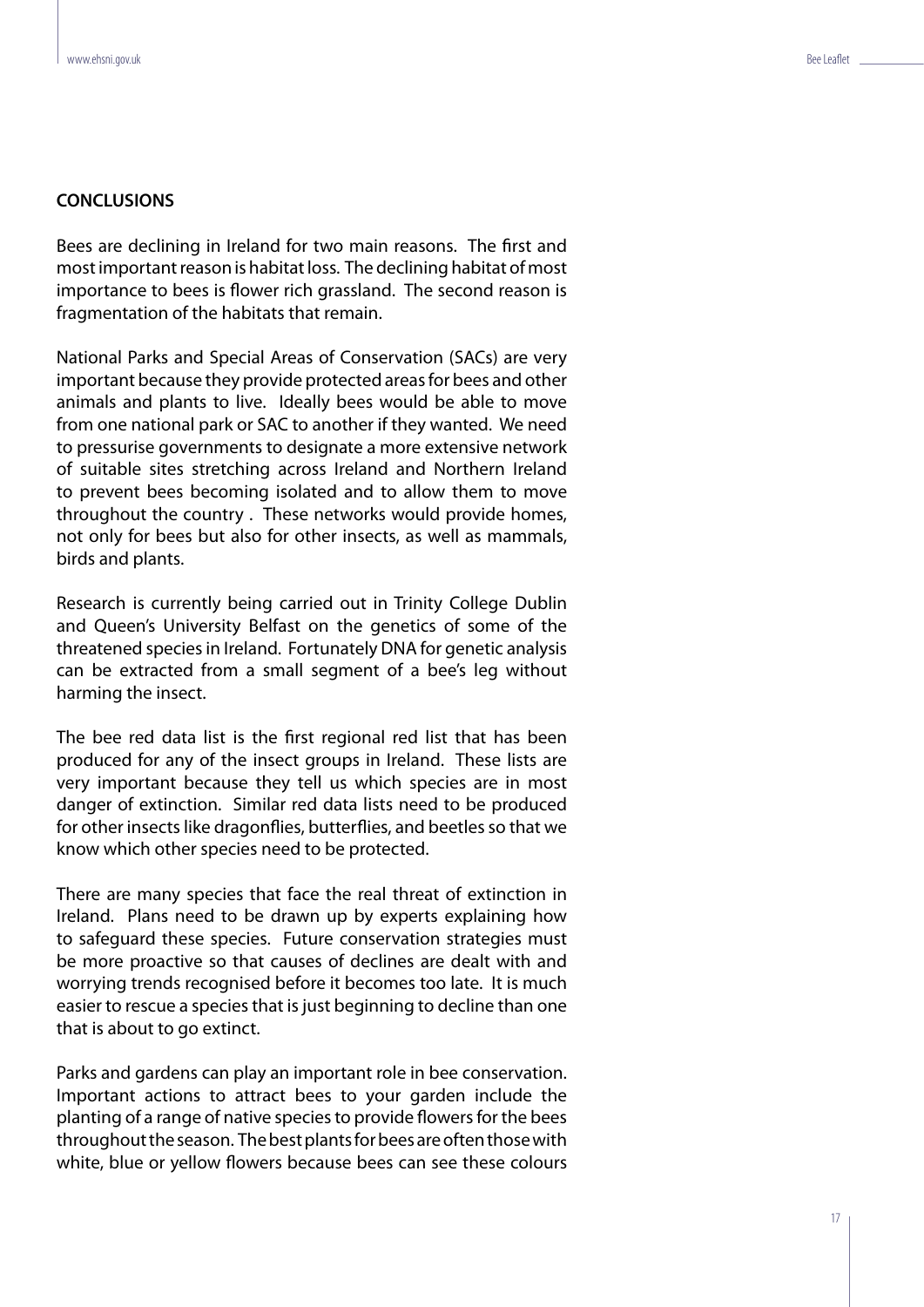(as well as ultraviolet) and will make a beeline straight for them! Spring is the hardest time for bees because often there aren't many plants in flower yet. Things like pussy willow and bluebell are ideal early-year food sources. In early summer honeysuckle and thyme are ideal, and in late summer heathers and non-native species like Fuchsia and Lavender and will provide plenty for bees to eat.

Many solitary species nest in south facing banks, so leaving exposed areas of soil at the edges of lawns or creating south facing banks of sandy or clay soil may attract ground nesting species. Other species will nest in dead wood or in south facing stonewalls.

## **BUMBLEBEE IRELAND**

A national recording scheme, encouraging everyone in Ireland to send records of any bumblebees they see, would provide important data on the distribution and abundance of the Irish species. It is hoped that a scheme will be launched in the near future through the National Biological Records Centre.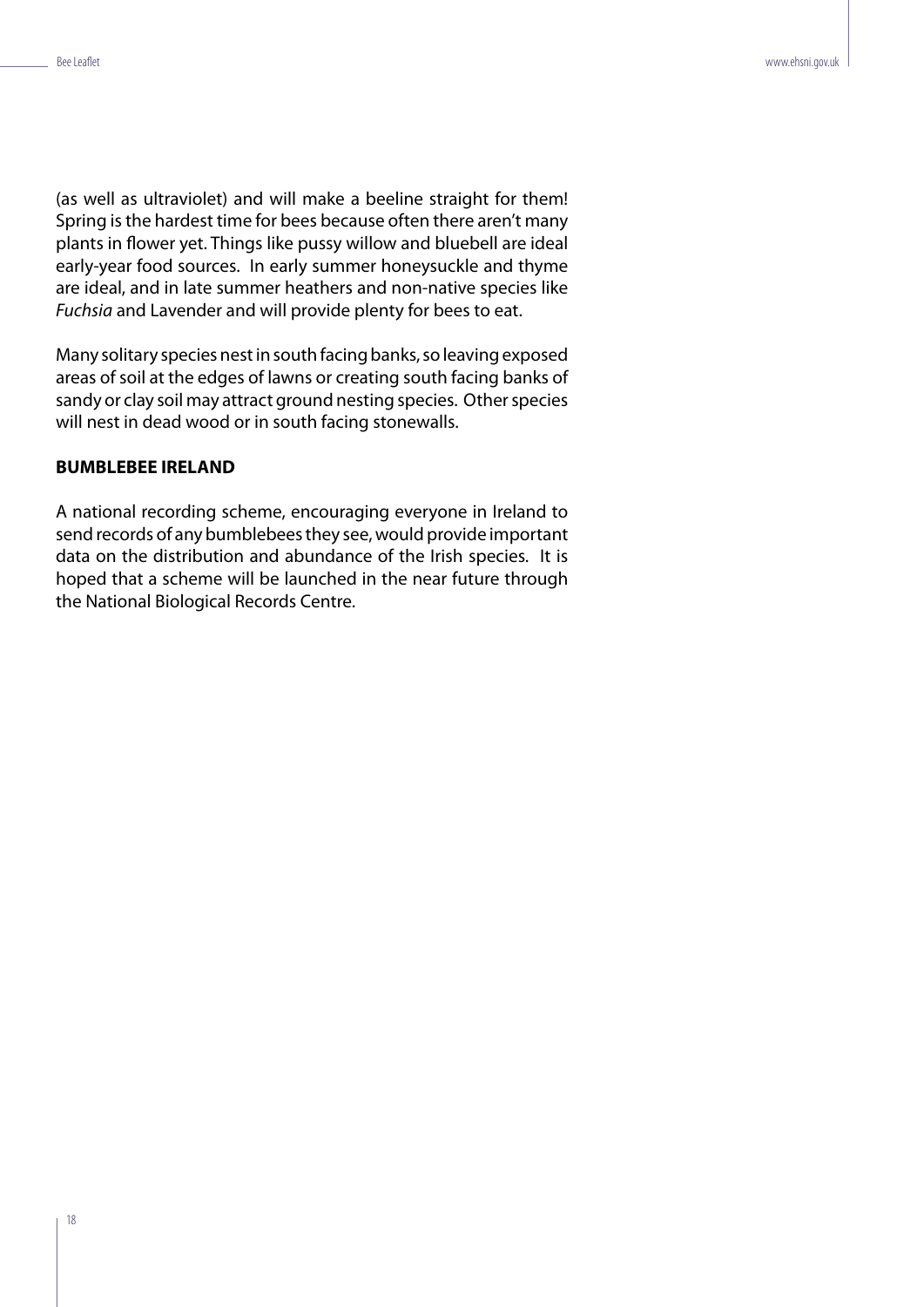# **FURTHER READING**

Benton, T. (2006) Bumblebees. Collins New Naturalist Series.

Edwards, M. & Jenner, M. (2005) Field Guide to the Bumblebees of Great Britain & Ireland. Ocelli Limited.

Fitzpatrick, U., T.E. Murray, A. Byrne, R.J. Paxton & M.J.F. Brown (2006) Regional Red Data List of Irish Bees. Report to National Parks and Wildlife Service (Ireland) and Environment and Heritage Service (N. Ireland).

Goulson, D. (2003) Bumblebees: their behaviour and ecology. Oxford University Press.

Michener, C.D. (2000) The Bees of the World. The John Hopkins University Press.

Pinchen, B.J. (2004) A Pocket Guide to the Bumblebees of Britain and Ireland. Forficula Books.

# **IMAGE CREDITS**

Bryan Pinchen: Bumblebee drawings (pages 4 & 16). Taken from 'A Pocket Guide to the Bumblebees of Britain and Ireland' Keith Edkins: Andrena on front cover, Andrena fulva (p.15) Robin Wynde: Colletes floralis (p.15) Ted Benton: Bombus lucorum (p.5), Bombus lapidarius (p.5), Bombus muscorum (p.15), Bombus ruderarius (p.13) Peter Harvey: Bombus sylvarum (front cover and pages 8 & 14) Peter F. Gurrie: Honeybee nest (p.5) Nicolas J. Vereecken: Bombus lapidarius (p.15), Sphecodes (p.6). Andrej Gogala: Andrena denticulata (p.14), Megachile centuncularis (p.6), Andrena fuscipes (p.8) Jane Stout: Bombus pascuorum (p.5) Dave Goulson: Bombus distinguendus (p.12) [www.bumblebeecons](www.bumblebeeconservationtrust.co.uk ) [ervationtrust.co.uk](www.bumblebeeconservationtrust.co.uk ) Huib Koel: Osmia aurulenta (p.8) <www.wildebijen.nl> All other photographs belong to the authors

©All images are copyrighted and belong to the owner as stated above.